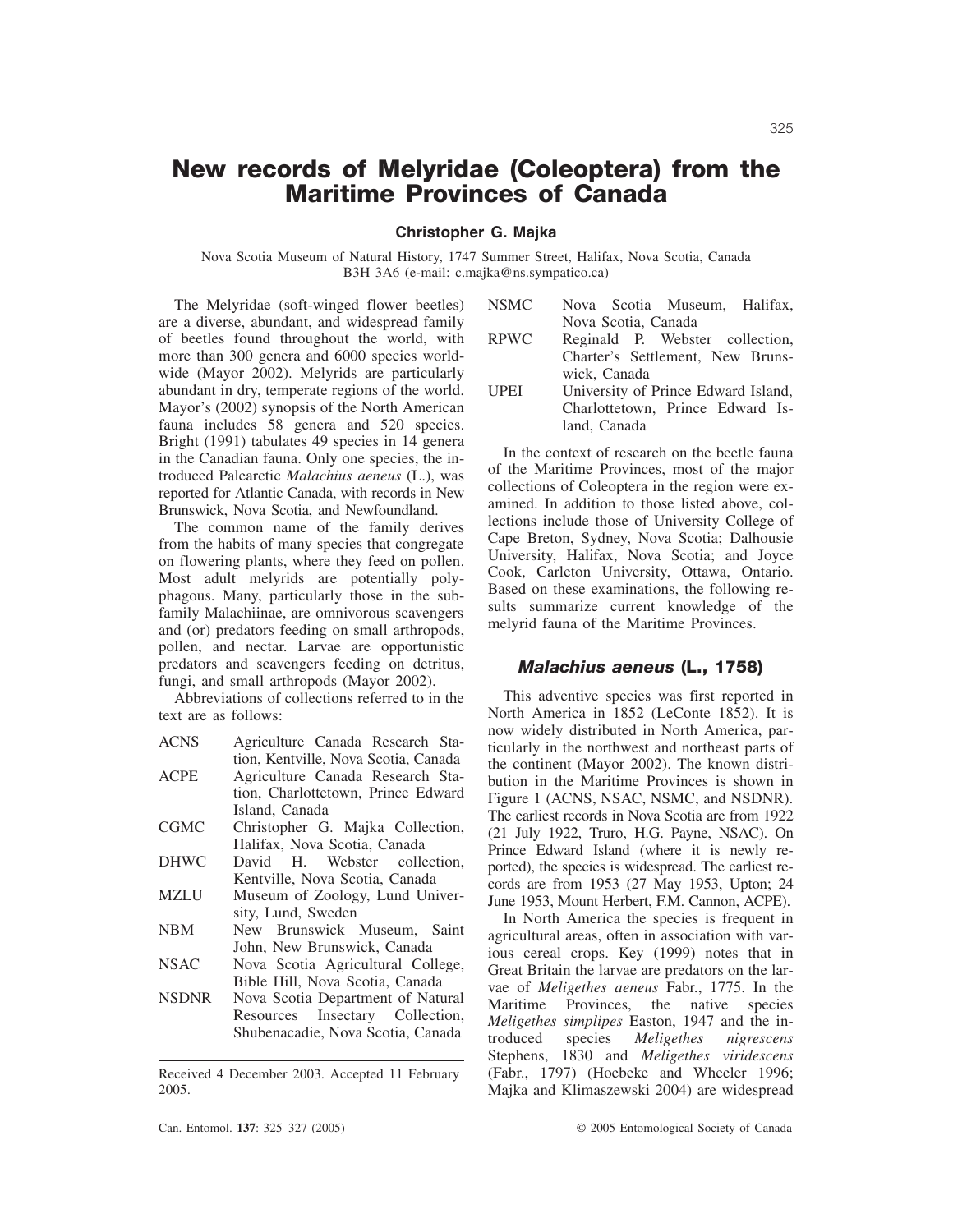

**Fig. 1.** Distribution of Melyridae in the Maritime Provinces.

on mustards (Brassicaceae). In light of recent concerns discussed by Mason *et al*. (2003) about potential damage to oilseed rape (*Brassica napus* L. and *B. rapa* L.) in Canada by *M. viridescens*, investigating the biocontrol potential of *M. aeneus* might prove worthwhile.

## *Collops tricolor* **(Say, 1823)**

A specimen of *C. tricolor* was collected by D.H. Webster on 8 July 1961 at Gaspereau Lake, Kings County, Nova Scotia (DHWC). Although Kehler *et al*. (1996) reported specimens from Glenelg, Ross Lake, and Greenville Station, determinations from this study are frequently unreliable and examination of the collection (now at NSMC) revealed no *C. tricolor*. Consequently, these records remain unverified, and the specimen collected by D.H. Webster represents the first authenticated record from the Maritime Provinces.

Information on the bionomics of this species is meagre. Garland (2001) reports it from dry

lichen communities on granite outcrops. The specimen from Gaspereau Lake was found on granite outcroppings at the edge of the lake. Dry lichen communities on granite bedrock are not an uncommon habitat in Nova Scotia but are quite vulnerable to disturbance and damage by human activities.

## *Collops vittatus* **(Say, 1823)**

W. McIntosh and A.G. Leavitt collected nine specimens (9 July 1900, 8 July 1902, and 16 July 1904) of this species in Saint John, New Brunswick (NBM). These specimens represent the first records from the Maritime Provinces. R.P. Webster collected a specimen (11 July 2004) on Grand Lake near Flowers Cove, Queens County, New Brunswick, on dry sand on the lakeshore (RPWC). Adults and larvae are found on the foliage and flowers of a large variety of plants, where they are generalist predators feeding on small insects such as whiteflies, aphids, and eggs of Lepidoptera